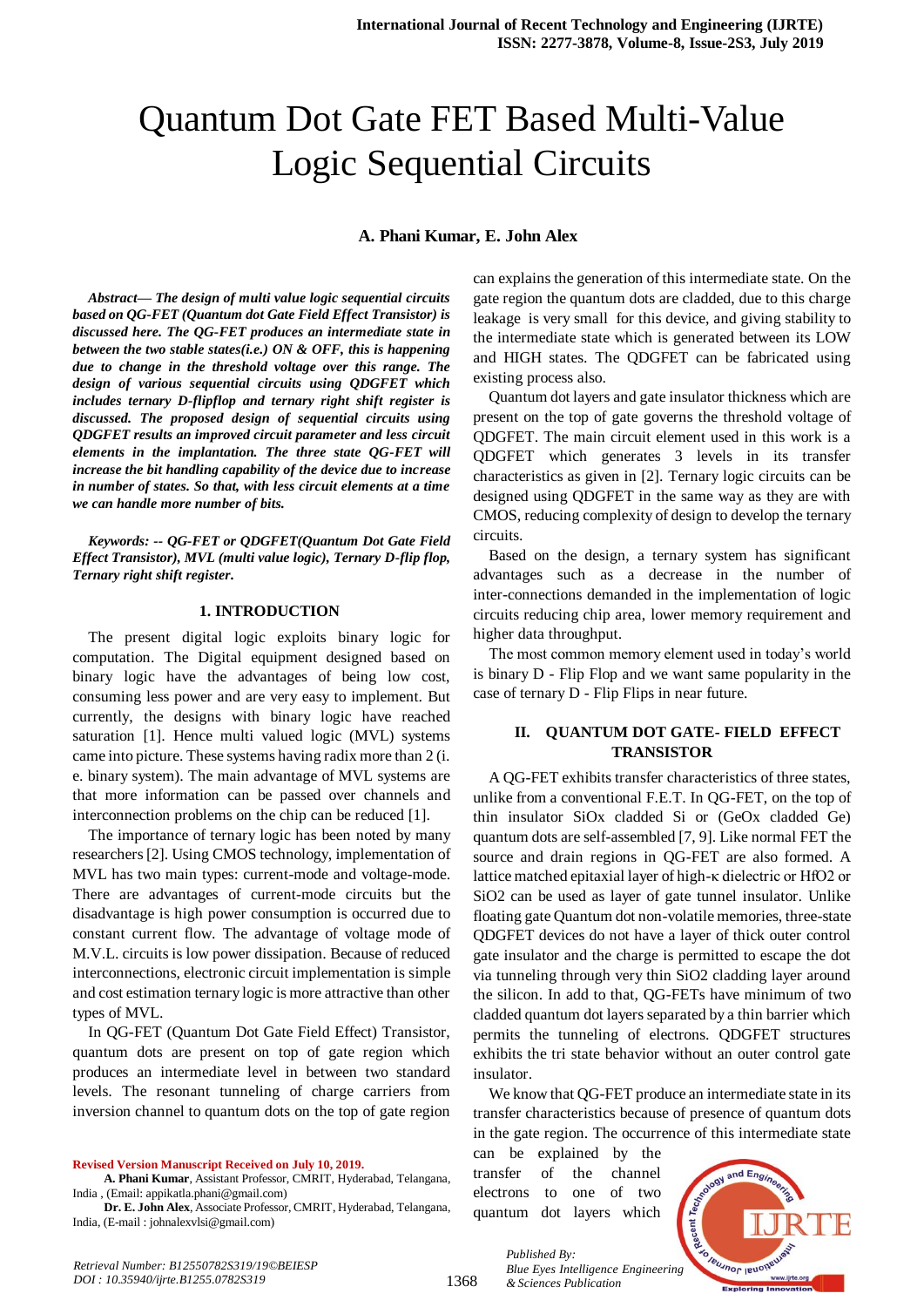increases threshold voltage.

This increase in threshold voltage (VTh) compensates the raise in the gate voltage  $(Vg)$ , thereby keeping the Drain Current approximately constant. The rate of electron transfer from inversion channel to quantum dots & resonant tunneling across quantum dot layers determines the range of gate voltage over which the behavior is observed. Below Diag: -1 shows the cross sectional schematic of a QG-FET.



**Diag-1: Cross sectional Schematic of QG-FET**

The QG-FET's effective threshold voltage is divided into 3 regions, ON state, Intermediate state and OFF state corresponding to the transfer characteristics. Initially as the gate voltage increases, the QDGFET's threshold voltage is same as a normal FET's threshold voltage, represented with VTh. Later when the gate voltage increases through a range of voltages Vg1 to Vg2, the threshold voltage varies linearly with respect to gate voltage. This change is controlled by the parameter 'α'. The model works like a conventional FET with  $\alpha=0$  and with  $\alpha=1$  the model expresses the characteristics of QG-FET. The parameter  $\alpha$  depends on the size and number of quantum dots which can be controlled at fabrication time, and as a result change the quantum dot gate's charge. The gate voltages Vg1 and Vg2 are also determined at fabrication time. The below diagram-2 shows the circuit diagram of a standard test inverter using QDGFET.



**Diag-2: - circuit diagram of STI using QDGFET**

### **III. TERNARY D-FLIP FLOP**

In digital systems, Ternary D-flip flops using QDGFET are used instead of binary D- f/f The binary D f/f operation & logic diagram can be easily observed in the literature. The ternary D - Flip Flops are produced by replacing the binary NAND gates with ternary NAND gates and the binary NOT gates with simple Standard Test Inverter (STI). The ternary logic operation of binary logic gates is presented in [1]. The truth tables and output waveforms for both the ternary NAND and ternary STI (Standard Test Inverter) are shown in Table I, Diag: - 3 and Table II, Diagram: - 4 respectively.

For ternary D - Flip Flop using QDGFET, the information is in ternary form. The low and high logic levels are represented by 0logic(0V) and 2logic (5V) respectively. The intermediate logic is 1logic (2.5V).

| <b>INPUT</b>   | <b>INPUT</b>   | <b>OUTP</b>    |
|----------------|----------------|----------------|
| A              | B              | <b>UT</b>      |
| 0              | 0              | $\overline{2}$ |
| 0              |                | $\overline{2}$ |
|                | $\overline{2}$ | $\overline{2}$ |
|                | 0              | $\overline{2}$ |
|                |                |                |
|                | $\overline{2}$ |                |
| $\overline{2}$ |                | $\overline{2}$ |
| $\overline{2}$ |                |                |
| $\overline{2}$ | 2              |                |

**TABLE-I: Truth Table for Ternary NAND with Two Inputs**



**Diag:-3: Ternary NAND Gate Input-Output Waveforms**

| <b>INPUT</b> | <b>OUTPUT</b> |
|--------------|---------------|
|              |               |
|              |               |
|              |               |

**TABLE:-II: Truth Table of Ternary STI**

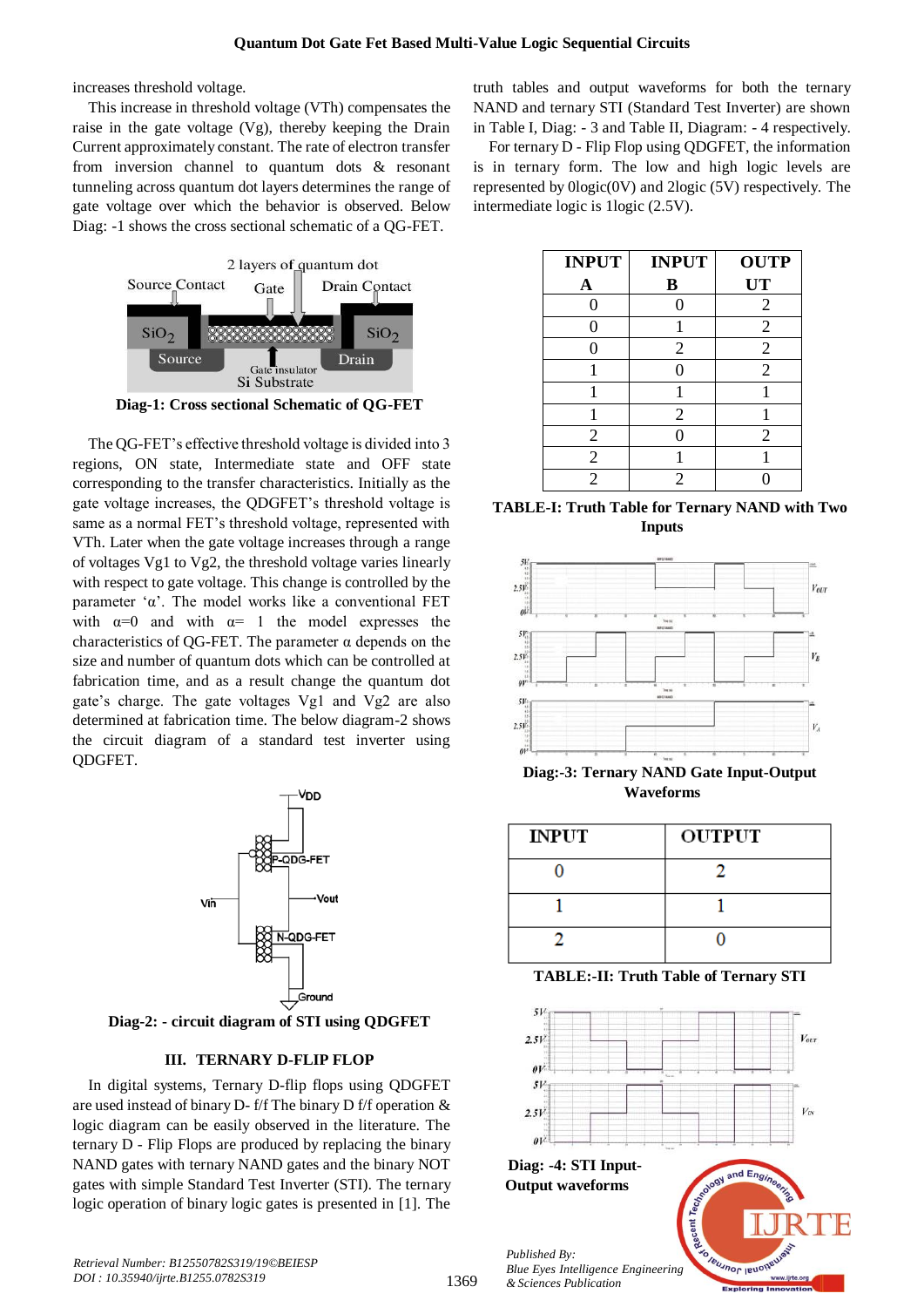The ternary  $D -$  Flip Flop with a clock spike pulse can transfer the information whenever the clock pulse goes from low to high (i.e., +ve edge). The circuit is formed with ternary NAND gates which replaces the binary D- f/fs & the binary NOT gates with STI as shown in Diag: -5. The input to ternary D - Flip Flop are clock(CLK) input and data input, whereas the outputs are  $Q \&$ . The CLK signal is in binary clock spikes form and logic levels are represented with 0V and 5V. The ternary D - Flip Flop triggered on raising edge of the binary clk spike circuit's truth table is shown in Table III and the results of simulation are presented in the Diag: -6.



**Diag-5: Ternary D – Flip Flop**



**Diag: -6: Input and Output Waveform of a Ternary D – F/F Using QDGFET**

| CL<br>$\mathbf K$ | D              | Q                        |   |
|-------------------|----------------|--------------------------|---|
| 0                 | X              | N <sub>o</sub><br>Change |   |
| $0 - 2$           | 0              | 0                        | 2 |
| $0 - 2$           |                |                          |   |
| $0 - 2$           | $\overline{2}$ | $\mathfrak{D}$           |   |

**TABLE-III: Truth Table of Ternary D – F/F.**

The performance parameters of multi valued D-f/f using QG-FET are shown below table-IV. It shows the critical delays for ternary D-flip flop from input to Q, input to  $\overline{Q}$ , the average power dissipated ( $\mu$ W) and Power Delay Product (J).

| Delay (psec) |                   | Average    | Power Delay            |
|--------------|-------------------|------------|------------------------|
|              |                   | Power      | Product                |
| Input to     | Input             | Dissipated | (PDP)                  |
|              | to $\overline{0}$ | $(\mu W)$  | (J)                    |
| 70.864       | 75.57             | 22.24      | $1.57601\times10^{-1}$ |
|              |                   |            |                        |

# **TABLE – IV: Performance Parameters of Ternary D – F/F**

The power dissipation of ternary D-f/f is maximum when the input is 2.5 because the current is at its peak value here. The average power dissipated in Ternary  $D -$  Flip Flop is 22.24 µW which is lesser when compared with reported circuits in the literature. The Power Delay Product (PDP) for Ternary D – Flip Flop is  $1.57601\times10^{-15}$  J.

|             | Output           |        |
|-------------|------------------|--------|
| Input       | Capacitance (ff) |        |
| Capacitance | across           | across |
| (ff)        |                  |        |
| 660.83      | 279.77           | 276.2  |
|             |                  |        |

## **TABLE-V: Input and Output Capacitance of Ternary D – F/F**

The input capacitance of Ternary  $D -$  Flip Flop is found out to be 660.83 ff whereas the output capacitance is 279.77 ff and 276.24 ff across Q and  $\overline{Q}$  respectively.

### **IV. TERNARY RIGHT SHIFT REGISTER**

One of the applications of Ternary  $D - F/F$  is Ternary Right Shift Register. The Ternary Right Shift Register is formed by substituting the binary  $D - F/Fs$  with ternary  $D - F/Fs$ F/F, as shown in Diag: -7. The inputs to Ternary RSR (Right Shift Register) are clock and data, whereas the outputs are Q &  $\bf{Q}$ . The CLK signal is in binary clock spikes form and the logic levels are represented with 0V and 5V.



**Diag: -7: Ternary Right Shift Register Using QDGFET Based on Ternary D-F/F.**

The working of this Ternary Right Shift Register is described in the next paragraph. The RSR (Right shift

registers) with binary clk pulse and right shift register with ternary clk pulse can be

*Published By:*

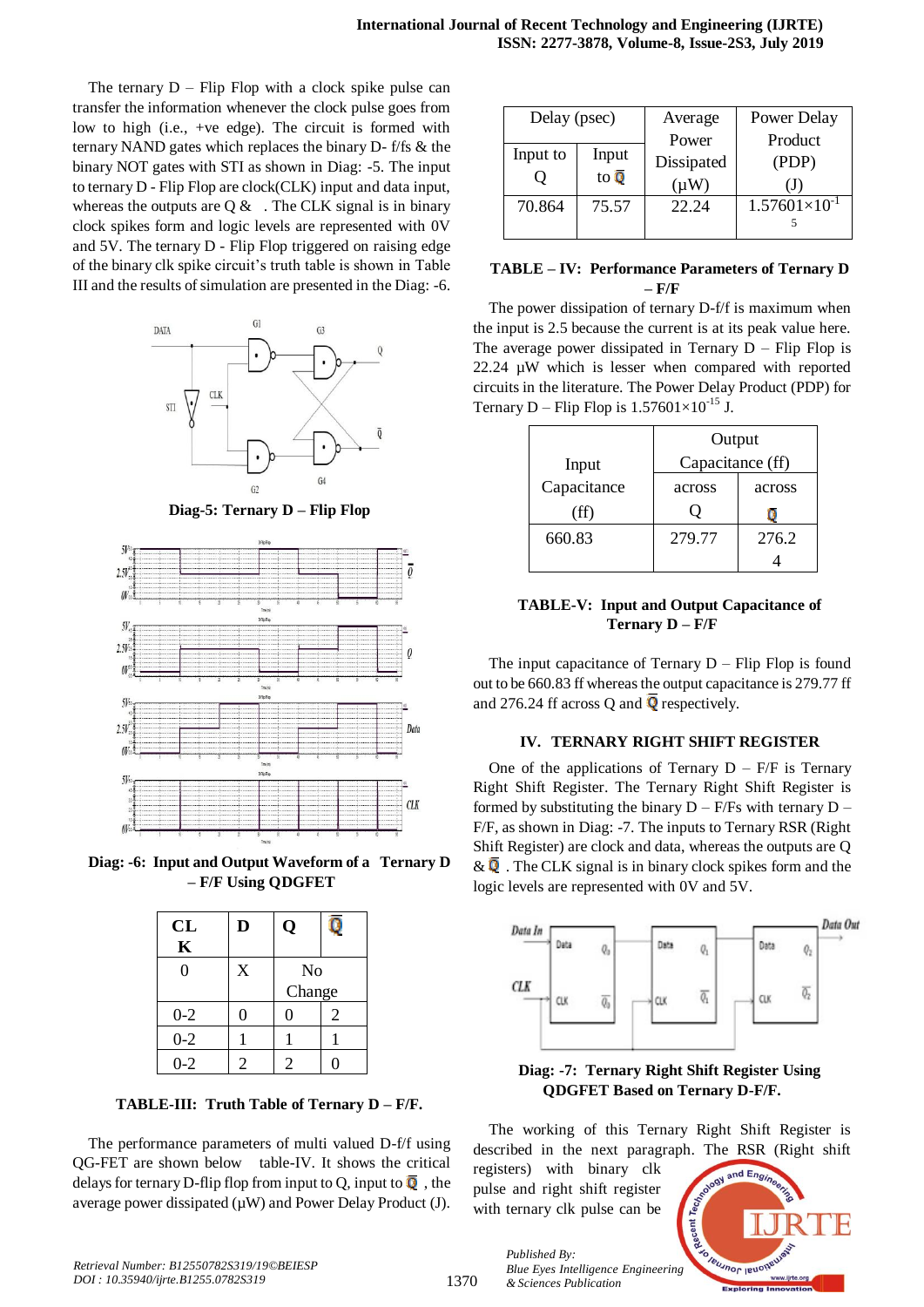designed based on the type of clock signal.

Initially, all outputs of Flip Flops are reset (i.e., made 0's). On first rising edge of CLK, the first  $D - f/f$  transfers the input data (5V) to the i/p of the second  $D - f/f$  whereas, the  $o/p$  of other  $D - F/Fs$  will be in their previous state. On the second positive edge of the clk pulse, the first  $D - F/F$  transfer the input data (2.5V) to the input of second  $D - f/f$  which transfers previous data (5V) to the  $i/p$  of third  $D - F/F$ whereas, the o/p of the third D- F/F will be 0V. For third positive edge of clock spike pulse the first D – F/F transfer the  $i/p$  data 0V to input of the second  $D - f/f$  which transfer previous data (i.e. 2.5V) to the i/p of third  $D - f/f$  and finally the o/p of the third D- f/f become 5V.

In this way, each Flip- Flop transfers the data towards the o/p on the successive raising edge of the clk signal. This is verified using truth table as shown in Table VI. Thus, input data is transferred to the output serially on successive rising clock spike pulses. The Ternary RSR (Right Shift Register) is shown in Table VI and the results of simulation are presented in Diag-8.



**Diag:-8: Input and Output Waveform of a Ternary Right Shift Register Using QDGFET Based on Ternary D – Flip Flop**

| <b>CLOCK DATA</b> |     | Q,  | $\mathbf{0}_1$ | Q,  |
|-------------------|-----|-----|----------------|-----|
| Initially         | 5   | ∩   | 0              |     |
| $0 - 5$           | 2.5 | 5   | $\Omega$       |     |
| $0 - 5$           |     | 2.5 | 5              |     |
| $0 - 5$           | 5   | 0   | 2.5            | 5   |
| $0 - 5$           | 2.5 | 5   | 0              | 2.5 |

# **TABLE VI Truth Table for Ternary Right Shift Register**

The performance characteristics of Ternary Right Shift Register using QDGFET are shown in table VII. It shows the critical delays for Ternary Right Shift Register from Inputs to

Q0, Q1 and Q2 are 28.14 psec, 28.52 psec and 28.55 psec respectively. Thus, the total delay across Input and output is 28.55 psec. Average power dissipated in Ternary Right Shift Register is 15.17468 µW which is very less when compared with other devices. The Power Delay Product (PDP) for this Ternary Right Shift Register is  $4.3324 \times 10^{-16}$  J.

| Delay (psec)      |                   | Average                | Power<br>Delay                   |                               |
|-------------------|-------------------|------------------------|----------------------------------|-------------------------------|
| Input<br>to $Q_0$ | Input<br>to $Q_1$ | Input<br>to<br>$Q_{2}$ | Power<br>Dissipated<br>$(\mu W)$ | Product<br>(PDP)<br>(J)       |
| 28.14             | 28.52             | 28.55                  | 15.1746                          | 4.3324×1<br>10- <sup>16</sup> |

**TABLE-VII: Performance Parameters of Ternary Right Shift Register**

| Input       | <b>Output Capacitance</b> |
|-------------|---------------------------|
| Capacitance | $\arccos \mathbf{Q}_2$    |
| (ff)        | (ff)                      |
| 219.55      | 84.256                    |

## **TABLE-VIII: Input and Output Capacitance of Ternary Right Shift Register**

Input capacitance of Ternary RSR is found out to be 219.55 ff whereas the output capacitance is 84.256 ff acrossQ2.

### **V. RESULTS AND DISSCUSSION**

Here, the comparison for sequential circuits is done in terms of number of MOSFETs required. The comparison is done for the circuits of ternary  $D - flip$  flop and  $3 - bit$  ternary right shift register. The circuits used to design a ternary sequential circuit are same as given in previous work. But the circuit with QDG-FET was found to be operating with less number of MOSFETs.



**Fig. 9 Comparison Chart for Number of MOSFETs required**



*Published By:*